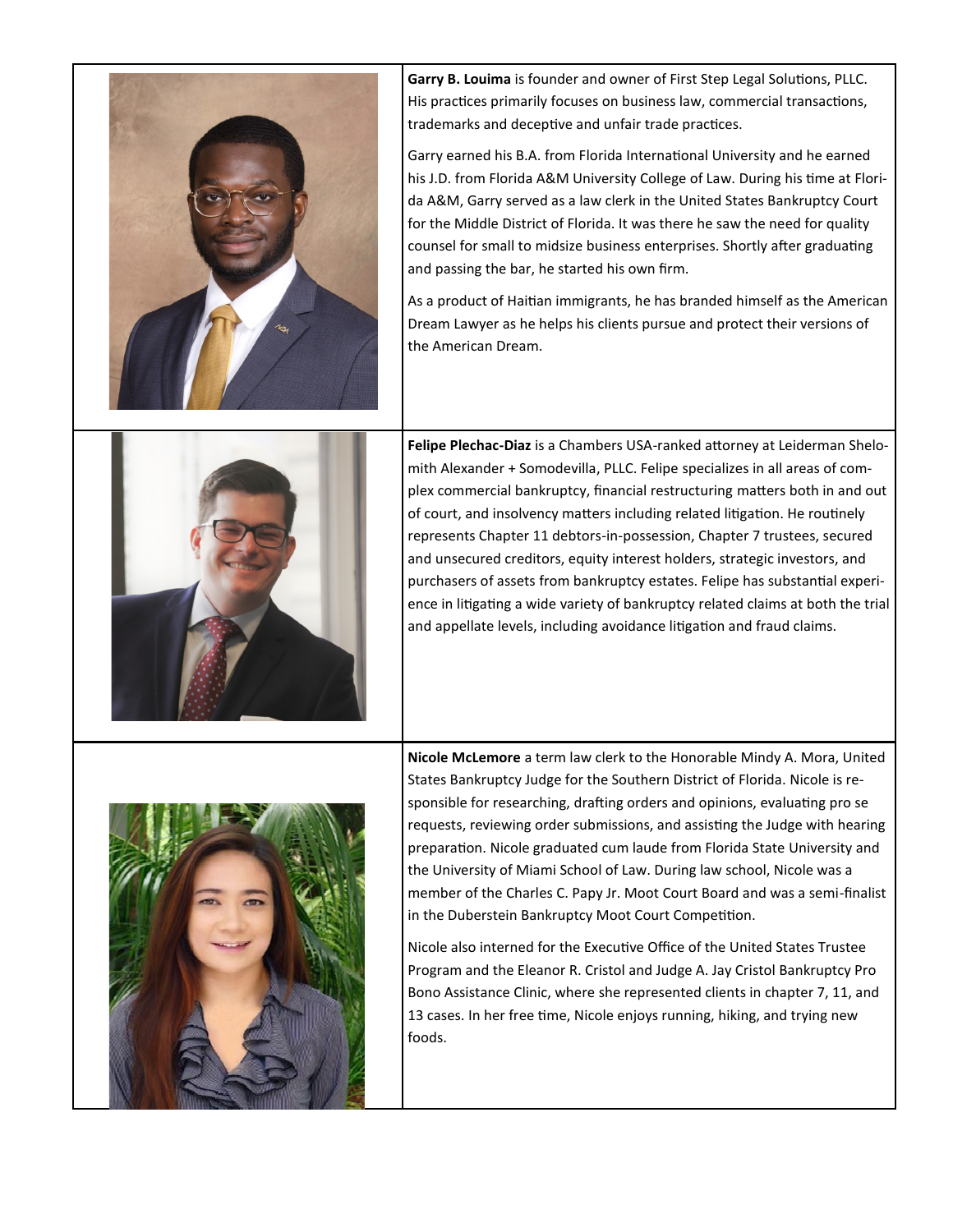





**April R. Martindale** is the owner/managing partner of Martindale Law, a law practice located in Broward County, Florida where she focuses on Contract Law, Intellectual Property and Business Law.

Ms. Martindale earned her Bachelors of Science from Florida Metropolitan University in Paralegal Studies, a Masters of Business Administration in Management from Strayer University, and her Juris Doctorate degree from Nova Southeastern University Shepard Broad Law Center where she graduated as the valedictorian in December 2015.

April is a current member of Gwen S. Cherry Bar Association, IP Law Association of Florida, Florida Association of Women Lawyers and American Society of Composers, Authors and Publishers as well as co-founder and managing member and director of a 501(c)(3), New York Wins, Incorporated. April finds a way to actively balance single parenthood, educational commitments, professional obligations, and personal responsibilities. She lives in Coral Springs with her three children and their dog, Prince.

Gláucia Jones is a Corporate Counsel at Ravago Americas LLC, practicing primarily in the area of business law and contracts.

Gláucia enjoys participating in pro bono events. She frequently volunteers at Orange County Legal Aid as a matter intake, Guardian ad Litem, and Teen Court attorney.

Gláucia was born and raised in São Paulo, Brazil. She moved to New York in 2001 to pursue her goal to attend college in the United States. She earned her bachelor's degree from the State University of New York, has an M.B.A. from Rollins College and a J.D. from Florida Coastal School of Law. She presently lives Lake Mary with her husband Chris, and her two daughters Renata and Anita. In her free time, Gláucia enjoys running, going to the beach, and spending time with her family and two dogs.

**Reginald Sainvil** is an associate in the Miami office of Greenberg Traurig, P.A., where he is a member of the firm's Restructuring & Bankruptcy Practice. He represents corporate debtors, financial institutions, and secured and unsecured creditors in the context of out-of-court and incourt corporate restructurings. He has broad advisory and litigation experience with complex issues that arise in reorganizations, restructurings, receiverships, workouts, liquidations, and distressed acquisitions and sales, in both domestic and cross-border situations and proceedings. Reginald is a Florida native, born and raised in Miami, Florida. He graduated from the University of Miami with a degree in Finance and received his J.D. from the University of Pittsburgh School of Law. Outside the world of corporate restructuring, Reginald is actively involved with several civic and cultural organizations.